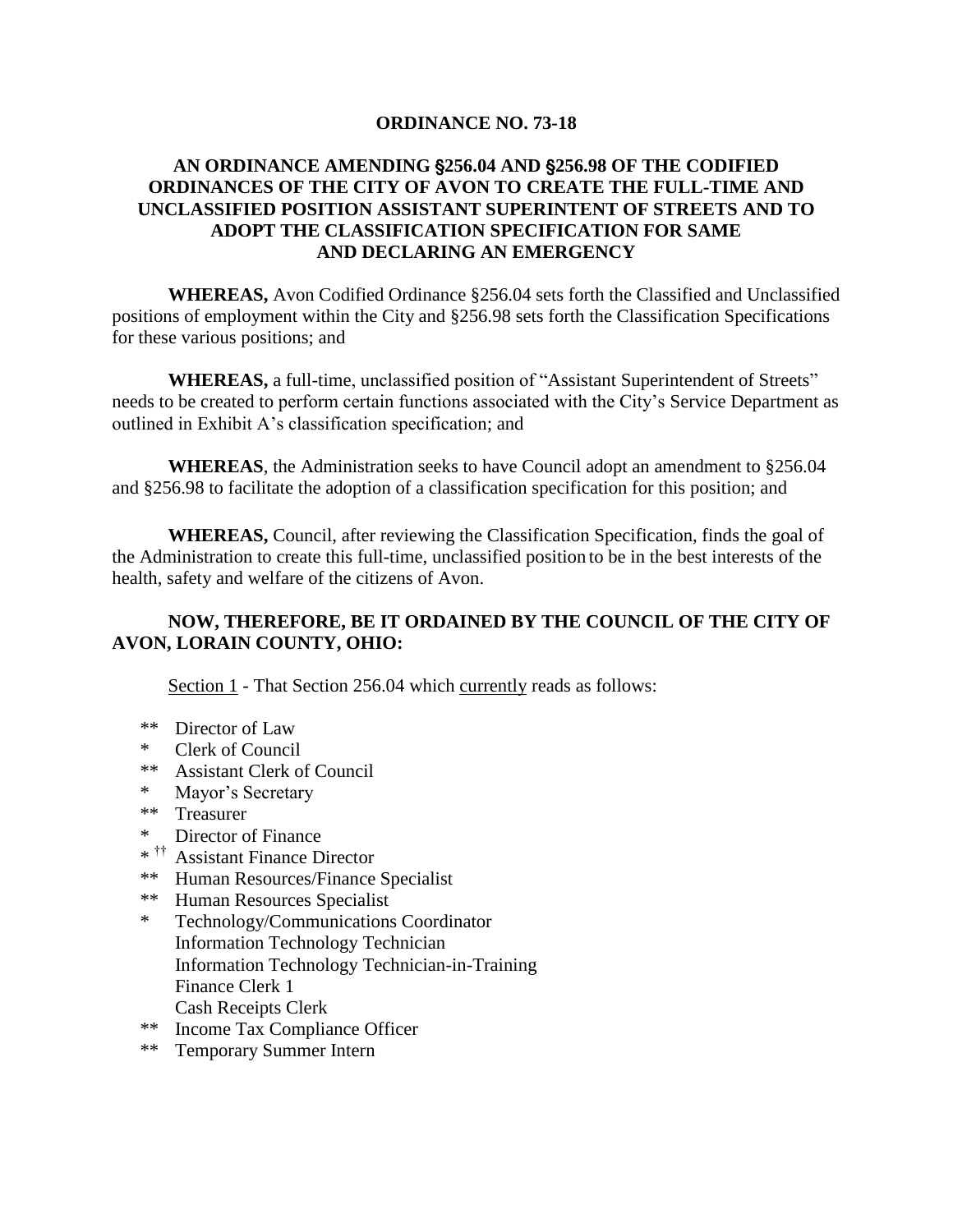- \*\* Temporary Student Intern
- \*\* Temporary Seasonal Employee
- \*\* Seasonal Recreation Specialist<br>\*\* Seasonal Program Specialist
- Seasonal Program Specialist
- \* Senior Center Coordinator
- \*\* Senior Center Activity Planner
- \*\* Senior Center Transit Driver/Maintenance
- \*\* Senior Center Transit Driver<br>\*\* Senior Center Transit Schedu
- Senior Center Transit Scheduler
- \*\* Planning Coordinator
- \* Economic Development Coordinator/Assistant Planning Coordinator
- \*\* ADA Coordinator
- \*\* Clerk of Courts Clerk/Secretary
- \*\* Community Center Coordinator
- \*\* General Clerk Facilities Maintenance Worker
- \*\* Facilities Maintenance Worker
- \* Director of Parks
- \*\* Recreation Coordinator
- \*\* Recreation Supervisor Parks Maintenance Worker
- \*\* Parks Worker 2
- \*\* Parks Worker 1
- \*\* Aquatics Coordinator
- \*\* Seasonal Pool Manager
- \*\* Seasonal Pool Supervisor
- \*\* Seasonal Pool Technician<br>\*\* Seasonal Lifequard
- \*\* Seasonal Lifeguard<br>\*\* Seasonal Cashier
- Seasonal Cashier
- \* Director of Public Service
- \* Superintendent of Streets
- \* Traffic Signal/Electrical Manager Street Crew Leader Equipment Operator 2
	- Equipment Operator 1
	- Laborer
- \*\* Laborer
- \* † Superintendent of Utilities
- \* Superintendent-in-Training/Public Utilities
- \* Administrative Assistant to the Superintendent of Utilities Assistant Superintendent of Utilities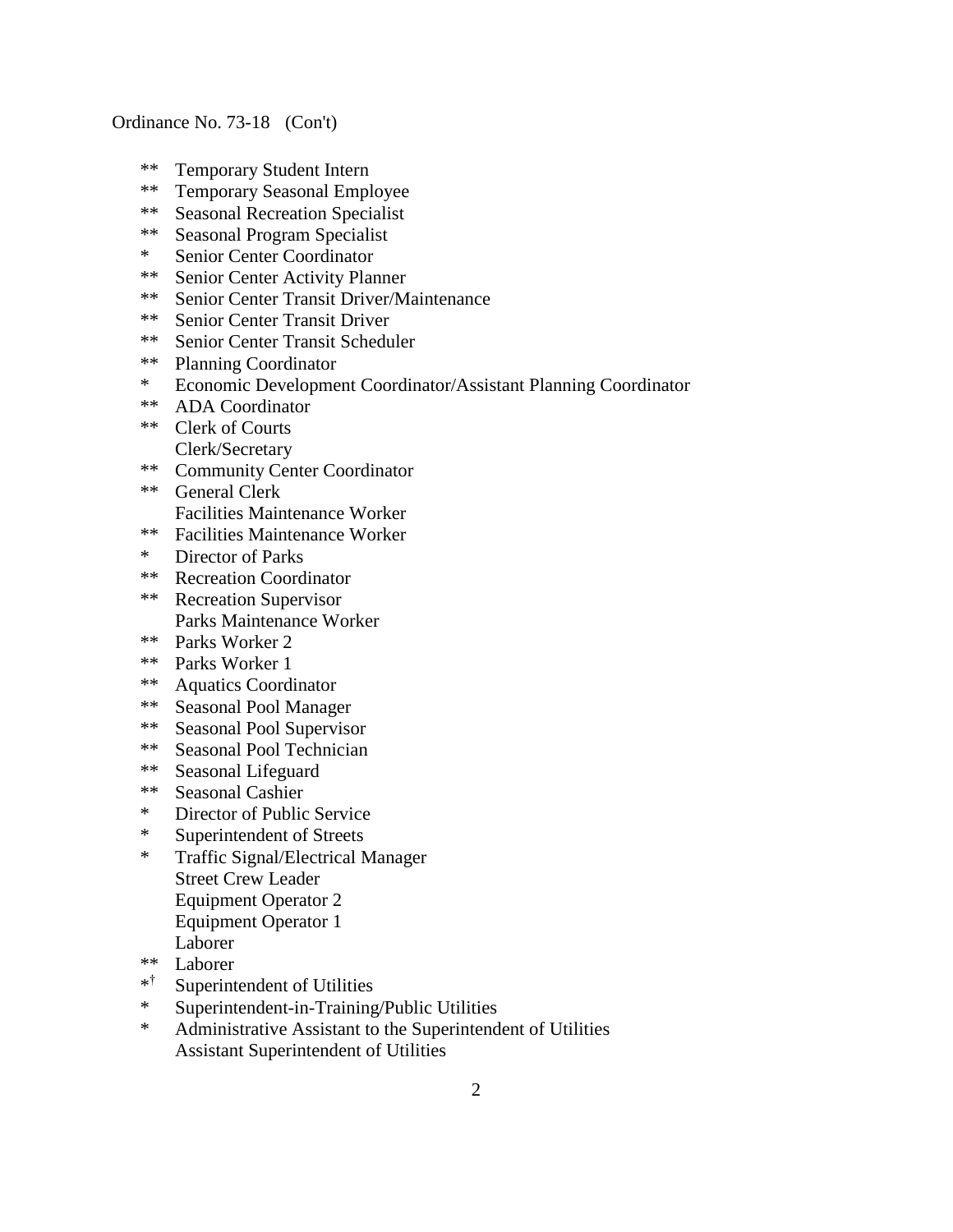Utilities Crew Leader Water and Sewerline Maintenance Worker Utilities Billing Clerk 1

- \* City Engineer
- \*\* Project Manager
- \*\* Director of Public Safety
- \* Chief Building Official
- \* Building Inspector (Certified)
- \* Building Inspector (Non-Certified)
- \* Zoning Enforcement Officer Police Chief Police Captain Administrative Assistant to the Police Chief Police Lieutenant Police Sergeant Police Officer
- \*\* Police Officer
- \*\* School Resource Officer
- \* School Resource/Crime Prevention Officer Communications Manager - Police Department Public Information Officer - Police Department Community Service Officer Police Dispatcher
- \*\* Police Dispatcher
- \*\* Animal Care and Control Officer Fire Chief Assistant Fire Chief Fire Captain/Paramedic
	- Fire Lieutenant/Paramedic
	- Firefighter/Paramedic
- \*\* Intermittent Firefighter/Paramedic
- \* Administrative Assistant/Dispatcher
- \* Denotes unclassified full-time employee
- \*\* Denotes unclassified part-time employee No asterisk denotes classified employee
- † This position shall remain classified until vacated by Dave Conrad
- †† This position shall remain classified until vacated by June Mitchell

(Ord. 127-91. Passed 12-23-91; Ord. 168-95. Passed 11-20-95; Ord. 86-96. Passed 6-10-96; Ord. 93-97. Passed 5-27-97; Ord. 94-97. Passed 5-27-97; Ord. 185-00. Passed 1-22-01; Ord. 96-01. Passed 6-25-01; Ord. 6-03. Passed 1-27-03; Ord. 74-05. Passed 6-27-05; Ord. 141-06. Passed 11-13-06; Ord. 99-07. Passed 7-9-07; Ord. 69-08. Passed 6-23-08; Ord.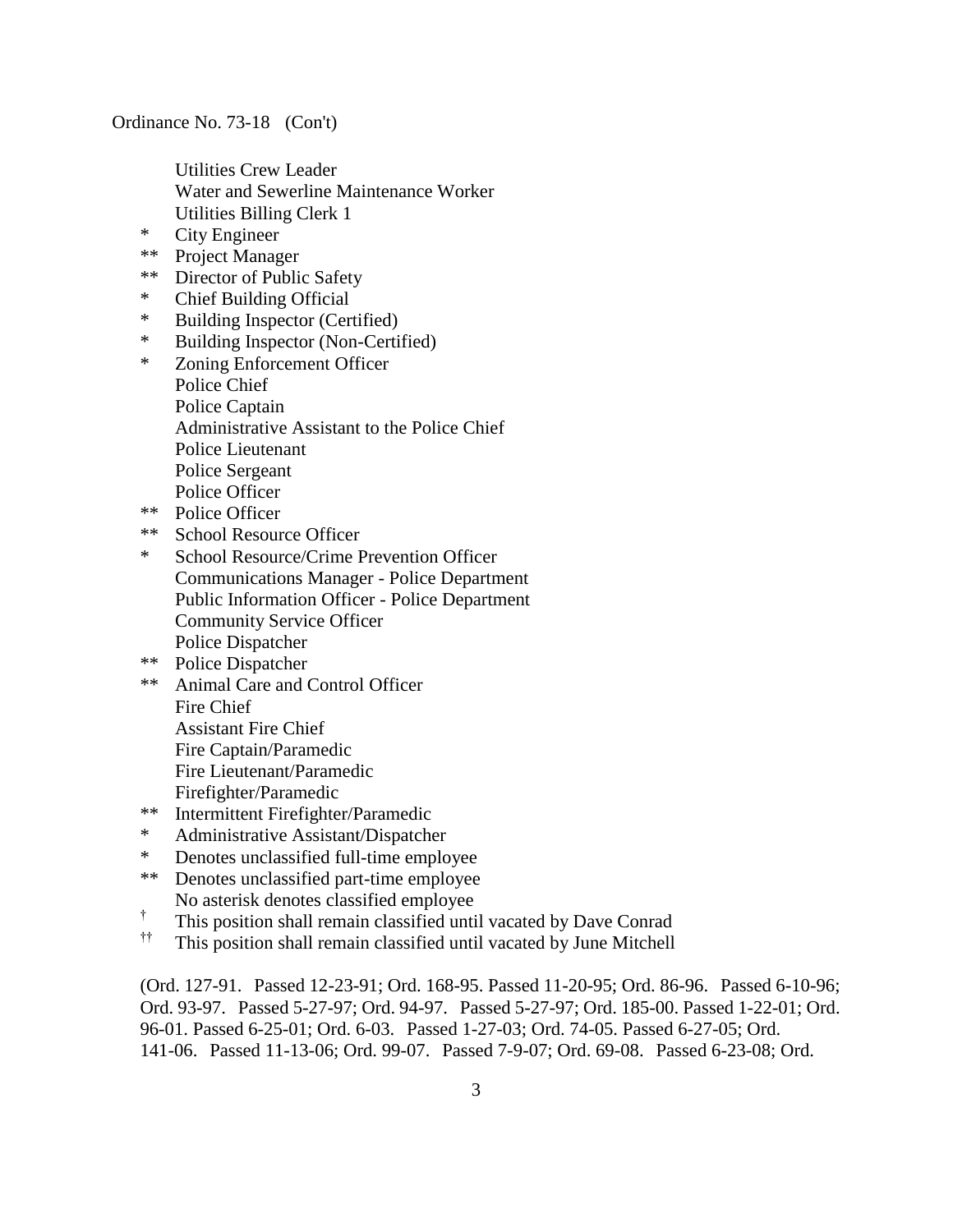16-09. Passed 2-9-09; Ord. 17-09. Passed 2-9-09; Ord. 93-09. Passed 6-22-09; Ord. 130-09. Passed 11-23-09; Ord. 1-10. Passed 1-4-10; Ord. 20-10. Passed 3-8-10; Ord. 88-10. Passed 9-27-10; Ord. 39-11. Passed 4-25-11; Ord. 49-11. Passed 5-9-11; Ord. 118-11. Passed 12-12-11; Ord. 119-11. Passed 12-12-11; Ord. 42-12. Passed 5-14-12; Ord. 86-12. Passed 8-13-12; Ord. 32-13. Passed 3-25-13; Ord. 66-13. Passed 5-28-13; Ord. 79-13. Passed 6-10-13; Ord. 24-14. Passed 2-14-14; Ord. 46-14. Passed 4-28-14; Ord. 51-14. Passed 5-12-14; Ord. 53-14. Passed 5-12-14; Ord. 55-14. Passed 5-12-14; Ord. 68-14. Passed 6-9-14; Ord. 81-14. Passed 7-14-14; Ord. 109-14. Passed 9-8-14; Ord. 132-14. Passed 11-3-14; Ord. 151-14. Passed 12-22-14; Ord. 9-15. Passed 2-9-15; Ord. 11-15. Passed 1-26-15; Ord. 30-15. Passed 3-23-15; Ord. 31-15. Passed 3-23-15; Ord. 32-15. Passed 3-23-15; Ord. 34-15. Passed 3-23-15; Ord. 85-15. Passed 6-22-15; Ord. 87-15. Passed 6-22-15; Ord. 95-15. Passed 7-13-15; Ord. 153-15. Passed 12-14-15; Ord. 33-16. Passed 3-14-16; Ord. 62-16. Passed 5-23-16; Ord. 100-16. Passed 9-26-16; Ord. 9-17. Passed 2-27-17; Ord. 16-17. Passed 3-13-17; Ord. 28-17. Passed 4-10-17.)

#### **Shall be amended to read as follows: (New language in bold print)**

- \*\* Director of Law
- \* Clerk of Council
- \*\* Assistant Clerk of Council
- \* Mayor's Secretary
- \*\* Treasurer
- \* Director of Finance
- \* †† Assistant Finance Director
- \*\* Human Resources/Finance Specialist
- \*\* Human Resources Specialist
- \* Technology/Communications Coordinator Information Technology Technician Information Technology Technician-in-Training Finance Clerk 1 Cash Receipts Clerk
- \*\* Income Tax Compliance Officer
- \*\* Temporary Summer Intern
- \*\* Temporary Student Intern
- \*\* Temporary Seasonal Employee
- \*\* Seasonal Recreation Specialist
- \*\* Seasonal Program Specialist
- \* Senior Center Coordinator
- \*\* Senior Center Activity Planner
- \*\* Senior Center Transit Driver/Maintenance
- \*\* Senior Center Transit Driver
- \*\* Senior Center Transit Scheduler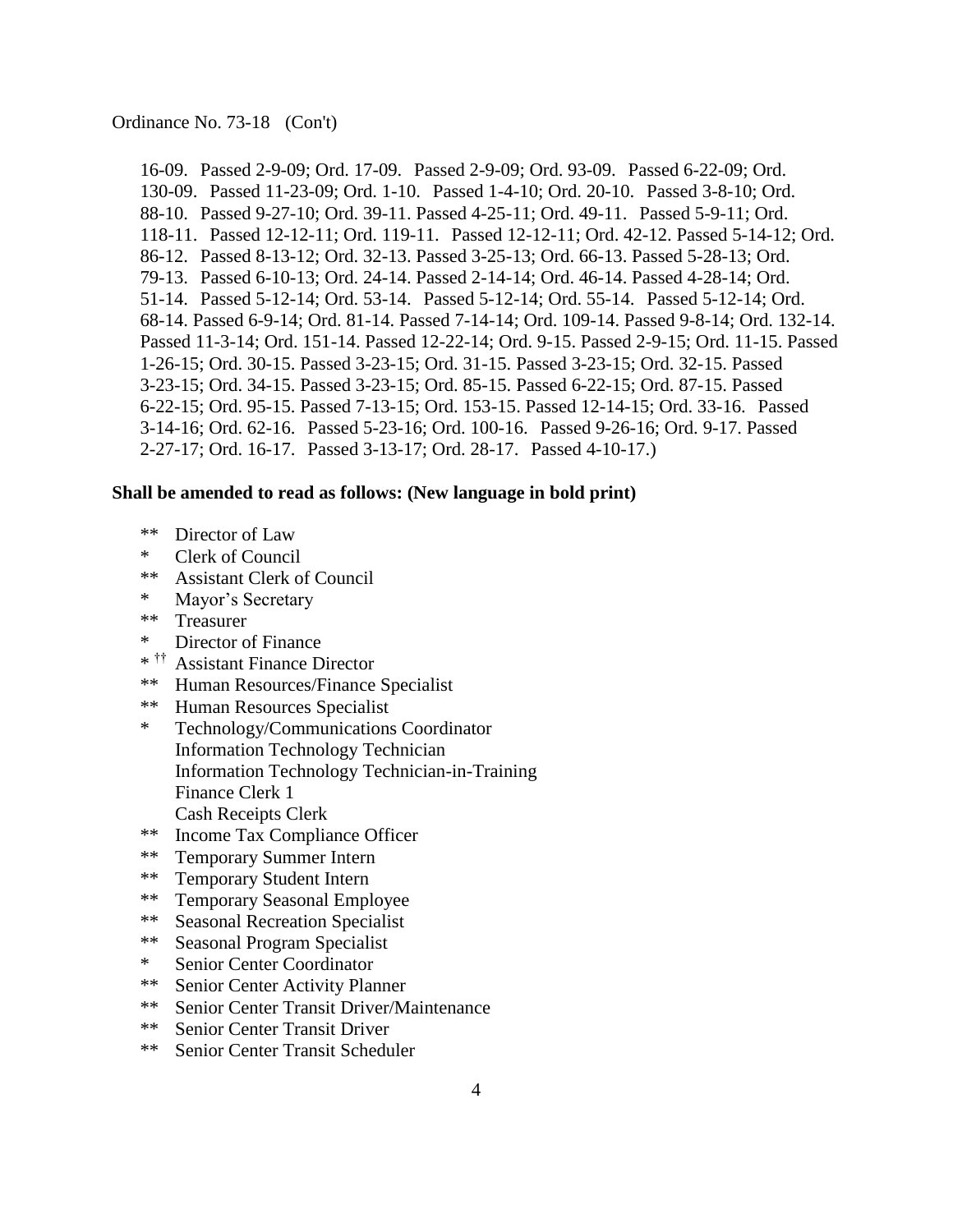- \*\* Planning Coordinator
- \* Economic Development Coordinator/Assistant Planning Coordinator
- \*\* ADA Coordinator
- \*\* Clerk of Courts
- Clerk/Secretary \*\* Community Center Coordinator
- \*\* General Clerk Facilities Maintenance Worker
- \*\* Facilities Maintenance Worker
- \* Director of Parks
- \*\* Recreation Coordinator
- \*\* Recreation Supervisor Parks Maintenance Worker
- \*\* Parks Worker 2
- \*\* Parks Worker 1
- \*\* Aquatics Coordinator
- \*\* Seasonal Pool Manager
- \*\* Seasonal Pool Supervisor
- \*\* Seasonal Pool Technician
- \*\* Seasonal Lifeguard
- \*\* Seasonal Cashier
- \* Director of Public Service
- \* Superintendent of Streets
- **\* Assistant Superintendent of Streets**
- \* Traffic Signal/Electrical Manager Street Crew Leader Equipment Operator 2 Equipment Operator 1 Laborer
- \*\* Laborer
- \* † Superintendent of Utilities
- \* Superintendent-in-Training/Public Utilities
- \* Administrative Assistant to the Superintendent of Utilities Assistant Superintendent of Utilities Utilities Crew Leader Water and Sewerline Maintenance Worker Utilities Billing Clerk 1
- \* City Engineer
- \*\* Project Manager
- \*\* Director of Public Safety
- \* Chief Building Official
- \* Building Inspector (Certified)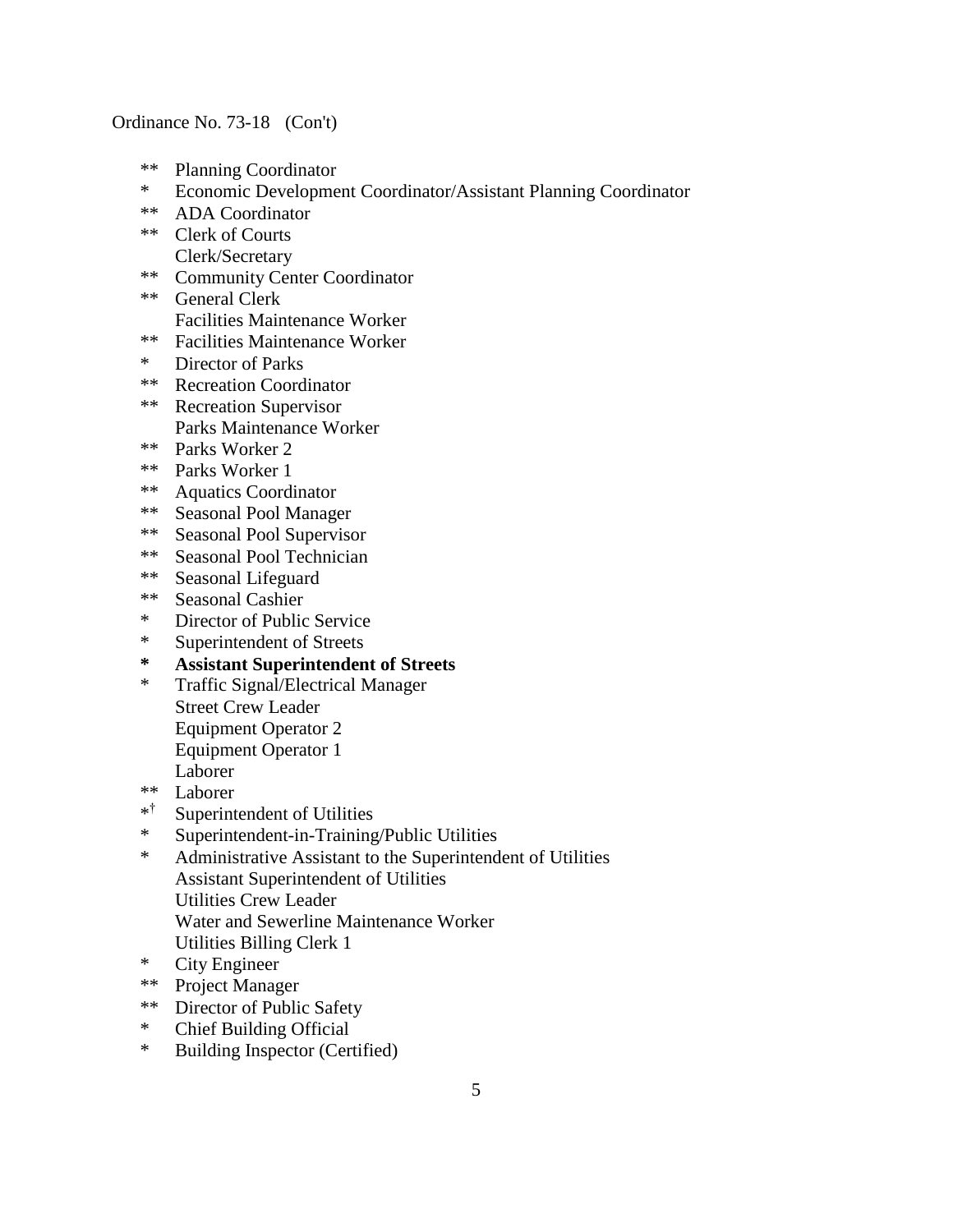- \* Building Inspector (Non-Certified)
- \* Zoning Enforcement Officer Police Chief Police Captain Administrative Assistant to the Police Chief Police Lieutenant Police Sergeant Police Officer
- \*\* Police Officer
- \*\* School Resource Officer
- \* School Resource/Crime Prevention Officer Communications Manager - Police Department Public Information Officer - Police Department Community Service Officer Police Dispatcher
- \*\* Police Dispatcher
- \*\* Animal Care and Control Officer Fire Chief Assistant Fire Chief Fire Captain/Paramedic Fire Lieutenant/Paramedic Firefighter/Paramedic
- \*\* Intermittent Firefighter/Paramedic
- \* Administrative Assistant/Dispatcher
- \* Denotes unclassified full-time employee
- \*\* Denotes unclassified part-time employee No asterisk denotes classified employee
- † This position shall remain classified until vacated by Dave Conrad
- †† This position shall remain classified until vacated by June Mitchell

(Ord. 127-91. Passed 12-23-91; Ord. 168-95. Passed 11-20-95; Ord. 86-96. Passed 6-10-96; Ord. 93-97. Passed 5-27-97; Ord. 94-97. Passed 5-27-97; Ord. 185-00. Passed 1-22-01; Ord. 96-01. Passed 6-25-01; Ord. 6-03. Passed 1-27-03; Ord. 74-05. Passed 6-27-05; Ord. 141-06. Passed 11-13-06; Ord. 99-07. Passed 7-9-07; Ord. 69-08. Passed 6-23-08; Ord. 16-09. Passed 2-9-09; Ord. 17-09. Passed 2-9-09; Ord. 93-09. Passed 6-22-09; Ord. 130-09. Passed 11-23-09; Ord. 1-10. Passed 1-4-10; Ord. 20-10. Passed 3-8-10; Ord. 88-10. Passed 9-27-10; Ord. 39-11. Passed 4-25-11; Ord. 49-11. Passed 5-9-11; Ord. 118-11. Passed 12-12-11; Ord. 119-11. Passed 12-12-11; Ord. 42-12. Passed 5-14-12; Ord. 86-12. Passed 8-13-12; Ord. 32-13. Passed 3-25-13; Ord. 66-13. Passed 5-28-13; Ord. 79-13. Passed 6-10-13; Ord. 24-14. Passed 2-14-14; Ord. 46-14. Passed 4-28-14; Ord. 51-14. Passed 5-12-14; Ord. 53-14. Passed 5-12-14; Ord. 55-14. Passed 5-12-14; Ord.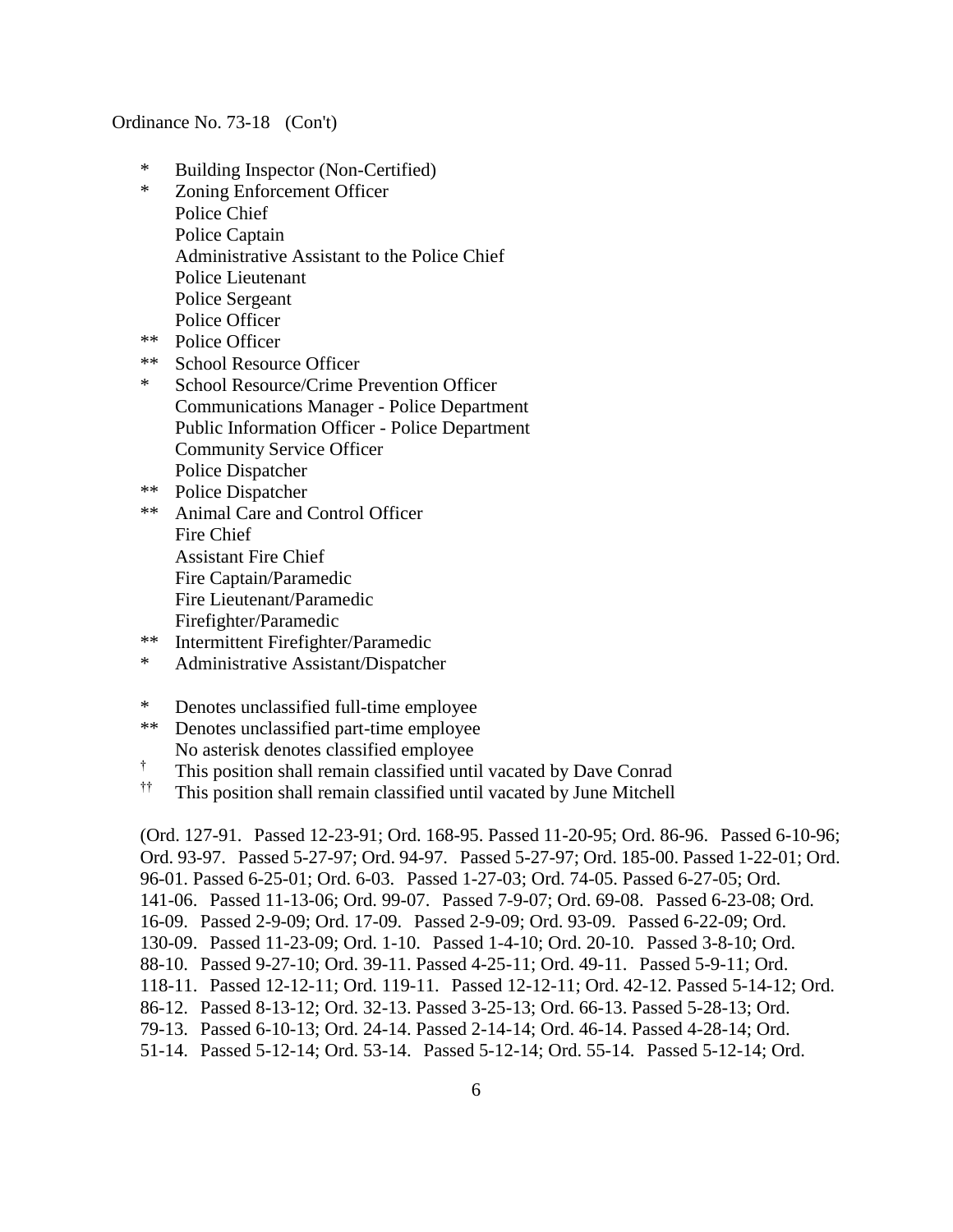68-14. Passed 6-9-14; Ord. 81-14. Passed 7-14-14; Ord. 109-14. Passed 9-8-14; Ord. 132-14. Passed 11-3-14; Ord. 151-14. Passed 12-22-14; Ord. 9-15. Passed 2-9-15; Ord. 11-15. Passed 1-26-15; Ord. 30-15. Passed 3-23-15; Ord. 31-15. Passed 3-23-15; Ord. 32-15. Passed 3-23-15; Ord. 34-15. Passed 3-23-15; Ord. 85-15. Passed 6-22-15; Ord. 87-15. Passed 6-22-15; Ord. 95-15. Passed 7-13-15; Ord. 153-15. Passed 12-14-15; Ord. 33-16. Passed 3-14-16; Ord. 62-16. Passed 5-23-16; Ord. 100-16. Passed 9-26-16; Ord. 9-17. Passed 2-27-17; Ord. 16-17. Passed 3-13-17; Ord. 28-17. Passed 4-10-17; Ord. 30-18. Passed 4-23-18.)

Section 2 - That the Classification Specification for the position of Assistant Superintendent of Streets, attached hereto as Exhibit A, be, and the same is hereby adopted and incorporated herein by reference. It shall be included in and become a part of Section 256.98 of the Administrative Code. The Codifier is hereby instructed to insert said classification specification into Section 256.98.

Section 3 - That it is found and determined that all formal actions of this Council concerning and relating to the passage of this Ordinance were adopted in an open meeting of this Council, and that all deliberations of this Council and of any of its committees that resulted in such formal actions were in meetings open to the public, in compliance with all legal requirements, including Section 121.22 of the Ohio Revised Code.

Section 4 - That this Ordinance is hereby declared to be an emergency measure necessary for the preservation of the public peace, health, safety and welfare of the citizens of the City of Avon, the immediate emergency being the necessity to create the full-time, unclassified position of Assistant Superintendent of Streets and to adopt the classification specification for same; therefore, this Ordinance shall be in full force and effect immediately upon its passage and approval by the Mayor.

PASSED: DATE SIGNED:

By:

Craig L. Witherspoon, Council President

APPROVED BY THE MAYOR

Bryan K. Jensen, Mayor